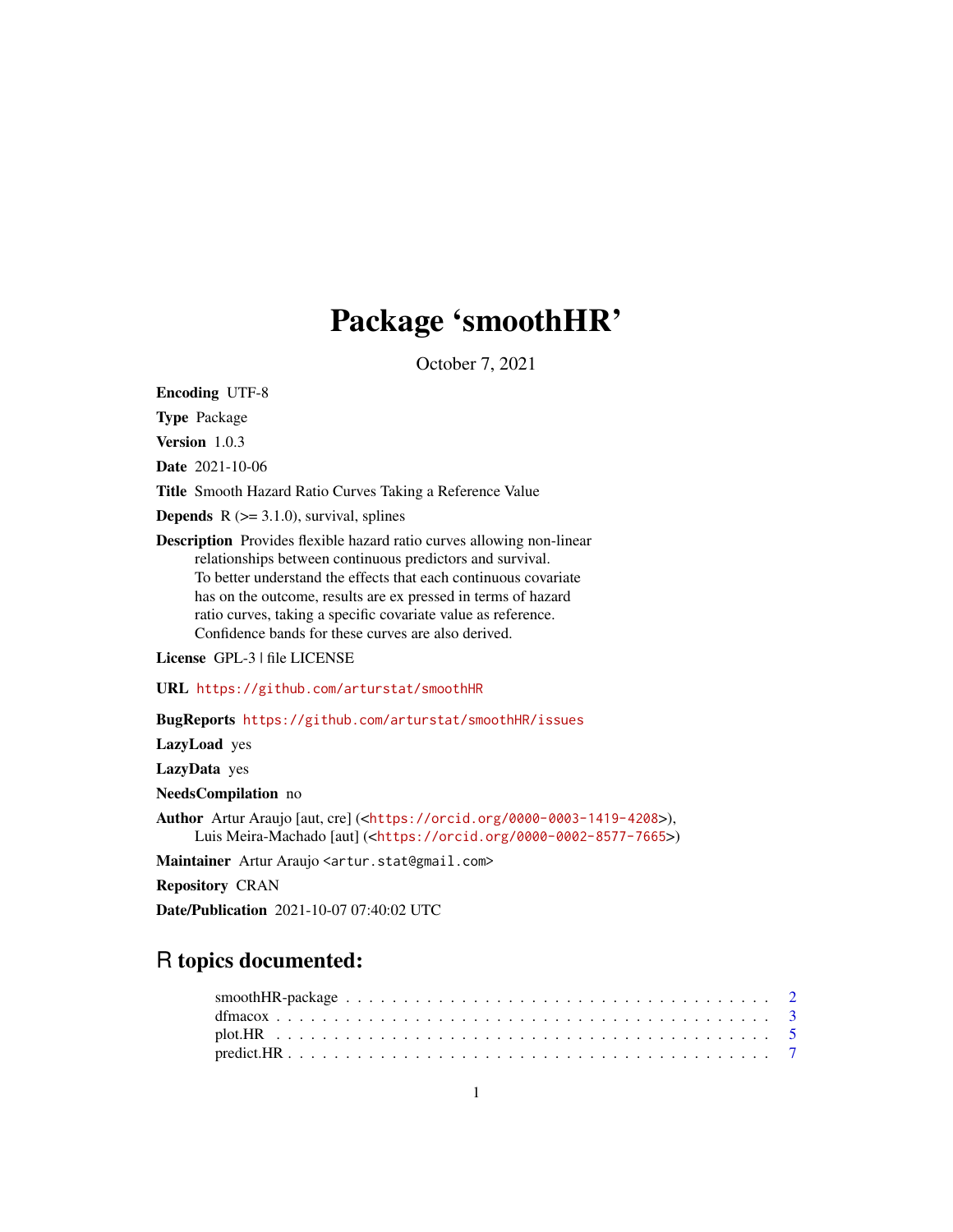<span id="page-1-0"></span>

| Index | whas $500$ |  |  |  |  |  |  |  |  |  |  |  |  |  |  |  |  |  | 12 |
|-------|------------|--|--|--|--|--|--|--|--|--|--|--|--|--|--|--|--|--|----|
|       |            |  |  |  |  |  |  |  |  |  |  |  |  |  |  |  |  |  |    |

smoothHR-package *Smooth Hazard Ratio Curves Taking a Reference Value*

#### Description

Provides flexible hazard ratio curves allowing non-linear relationships between continuous predictors and survival. To better understand the effects that each continuous covariate has on the outcome, results are expressed in terms of hazard ratio curves, taking a specific covariate value as reference. Confidence bands for these curves are also derived.

#### Details

| Package:  | smoothHR   |
|-----------|------------|
| Type:     | Package    |
| Version:  | 1.0.3      |
| Date:     | 2021-10-06 |
| License:  | $GPL-3$    |
| LazyLoad: | yes        |
| LazyData: | yes        |

#### Author(s)

Artur Araújo and Luís Meira-Machado <lmachado@math.uminho.pt> Maintainer: Artur Araújo <artur.stat@gmail.com>

#### References

Cadarso-Suarez, C. and Meira-Machado, L. and Kneib, T. and Gude, F. (2010). Flexible hazard ratio curves for continuous predictors in multi-state models: an application to breast cancer data. *Statistical Modelling*, 10(3), 291-314. doi: [10.1177/1471082X0801000303](https://doi.org/10.1177/1471082X0801000303)

Eilers, Paul H. and Marx, Brian D. (1996). Flexible smoothing with B-splines and penalties. *Statistical Science*, 11(2), 89-121. doi: [10.1214/ss/1038425655](https://doi.org/10.1214/ss/1038425655)

Hosmer, D. W. and Lemeshow, S. and May, S. (2008). *Applied Survival Analysis: Regression Modeling of Time to Event Data: Second Edition*, John Wiley and Sons Inc., New York, NY.

Hurvich, C. M. and Simonoff, J. S. and Tsai, Chih-Ling (1998). Smoothing parameter selection in nonparametric regression using an improved Akaike information criterion, *JRSSB*, 60(2), 271–293. doi: [10.1111/14679868.00125](https://doi.org/10.1111/1467-9868.00125)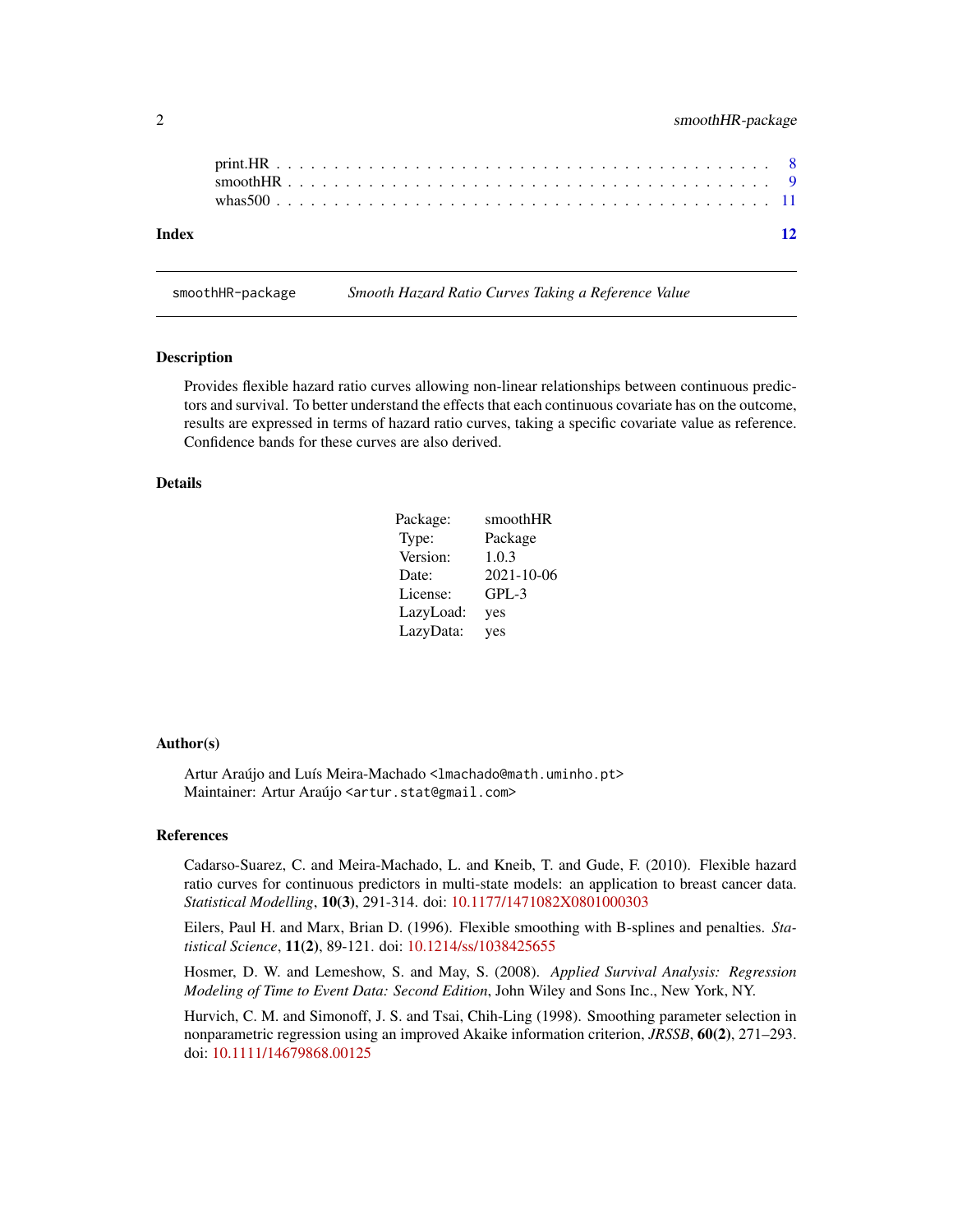#### <span id="page-2-0"></span>dfmacox 3

Meira-Machado, L. and Cadarso-Suárez, C. and Gude, F. and Araújo, A. (2013). smoothHR: An R Package for Pointwise Nonparametric Estimation of Hazard Ratio Curves of Continuous Predictors, *Computational and Mathematical Methods in Medicine*, 2013, Article ID 745742, 11 pages. doi: [10.1155/2013/745742](https://doi.org/10.1155/2013/745742)

dfmacox *Degrees of freedom in multivariate additive Cox models*

#### Description

Provides the degrees of freedom for flexible continuous covariates in multivariate additive Cox models.

#### Usage

dfmacox(time, time2=NULL, status, nl.predictors, other.predictors, smoother, method, mindf=NULL, maxdf=NULL, ntimes=NULL, data)

#### Arguments

| time             | For right censored data, this is the follow up time. For interval data, the first<br>argument is the starting time for the interval.                                                                                                                                                                                                                                      |
|------------------|---------------------------------------------------------------------------------------------------------------------------------------------------------------------------------------------------------------------------------------------------------------------------------------------------------------------------------------------------------------------------|
| time2            | Ending time of the interval for interval censored or counting process data only.<br>Intervals are assumed to be open on the left and closed on the right, (start, end].<br>For counting process data, event indicates whether an event occurred at the end<br>of the interval.                                                                                            |
| status           | The status indicator, normally 0=alive, 1=dead. Other choices are TRUE/FALSE<br>(TRUE = death) or $1/2$ (2=death). For interval censored data, the status indica-<br>tor is 0=right censored, 1=event at time, 2=left censored, 3=interval censored.<br>Although unusual, the event indicator can be omitted, in which case all subjects<br>are assumed to have an event. |
| nl.predictors    | Vector with covariates to be introduced in the additive Cox model with a non-<br>linear effect.                                                                                                                                                                                                                                                                           |
| other.predictors |                                                                                                                                                                                                                                                                                                                                                                           |
|                  | Vector with remaining covariates to be introduced in the additive Cox model.<br>This will include qualitative covariates or continuous covariates with a linear<br>effect.                                                                                                                                                                                                |
| smoother         | Smoothing method to be used in the additive Cox model. Possible options are<br>'ns' for natural spline smoothing or 'pspline' for penalized spline smoothing.                                                                                                                                                                                                             |
| method           | The desired method to obtain the optimal degrees of freedom. If method = "AIC",<br>then the $AIC = (loglik - df)$ is used to choose the "optimal" degrees of freedom.<br>The corrected AIC of Hurvich et. al. (method="AICc") and the BIC criterion<br>$(method = "BIC")$ can also be used.                                                                               |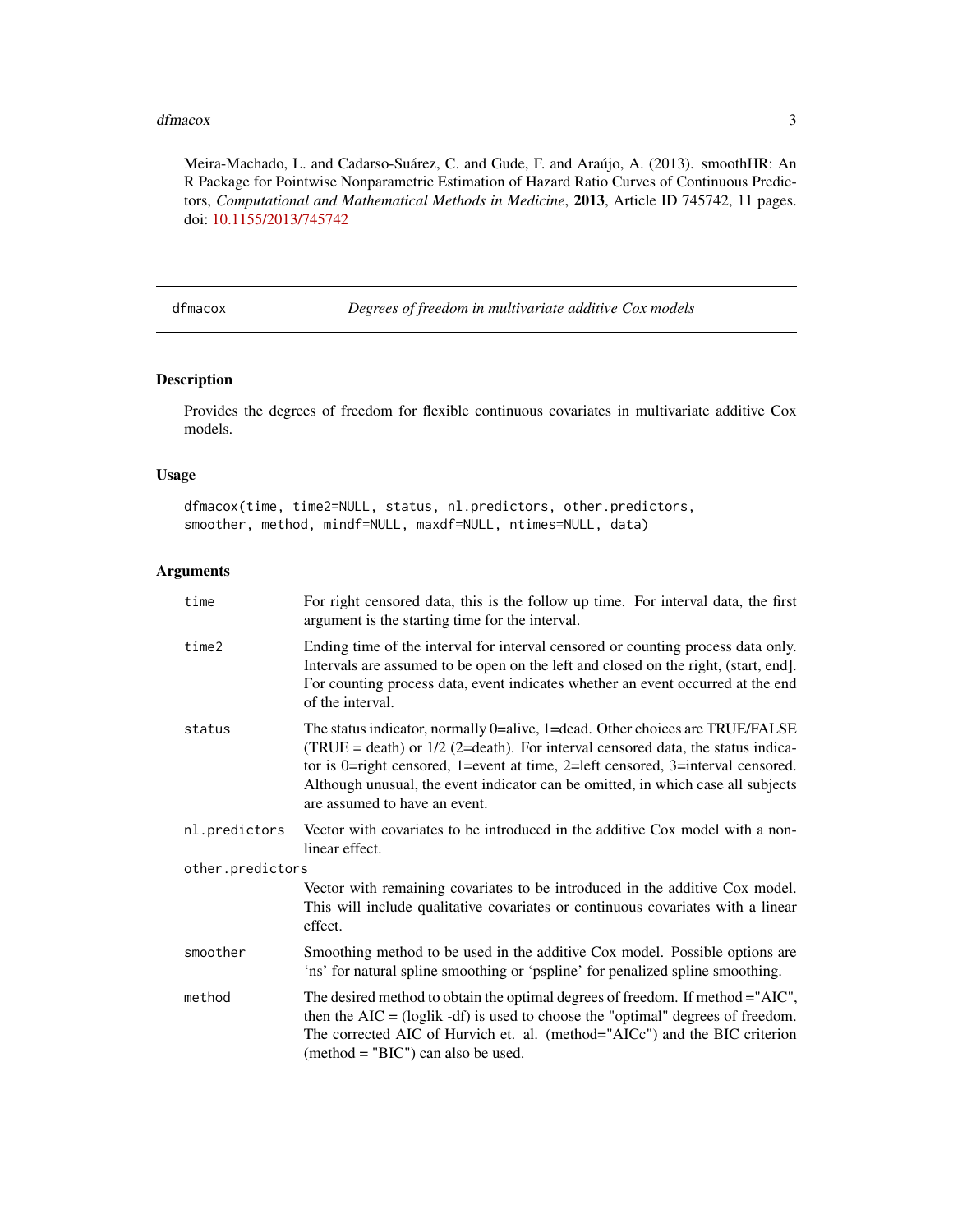| mindf  | Vector with minimum degrees of freedom for each nonlinear predictor. By de-<br>fault this value is a vector of of the same length of nl. predictors all with value 1,<br>if smoother is 'ns'; a vector with the same length of nl.predictors all with value<br>1.5, if smoother is 'pspline'.                                                                             |
|--------|---------------------------------------------------------------------------------------------------------------------------------------------------------------------------------------------------------------------------------------------------------------------------------------------------------------------------------------------------------------------------|
| maxdf  | Vector with maximum degrees of freedom for each nonlinear predictor. By de-<br>fault, when penalized spline is used (smoother='pspline'), the corrected AIC<br>from Hurvich obtained in the corresponding univariate additive Cox model is<br>used. When penalized spline is used (smoother='ns') a vector with the same<br>length of nl. predictors all with values 1.5. |
| ntimes | Internel procedure which involves repetion of some convergence steps to attain<br>the optimal degrees of freedom. By deafault is 5.                                                                                                                                                                                                                                       |
| data   | A data frame in which to interpret the variables named in the arguments time,<br>time2, and status.                                                                                                                                                                                                                                                                       |

#### Value

An object of class list, basically a list including the elements:

| df     | Degrees of freedom of the 'nl.predictors'.                          |
|--------|---------------------------------------------------------------------|
| AIC    | Akaike's Information Criterion score of the fitted model.           |
| AICc   | Corrected Akaike's Information Criterion score of the fitted model. |
| BIC    | Bayesian Information Criterion score of the fitted model.           |
| myfit  | Fitted (additive Cox) model based on the chosen degrees of freedom. |
| method | The method used for obtaining the degrees of freedom.               |
|        | nl. predictors Vector with the nonlinear predictors.                |

#### Author(s)

Artur Araújo and Luís Meira-Machado

#### References

Eilers, Paul H. and Marx, Brian D. (1996). Flexible smoothing with B-splines and penalties. *Statistical Science*, 11(2), 89-121. doi: [10.1214/ss/1038425655](https://doi.org/10.1214/ss/1038425655)

Hurvich, C. M. and Simonoff, J. S. and Tsai, Chih-Ling (1998). Smoothing parameter selection in nonparametric regression using an improved Akaike information criterion, *JRSSB*, 60(2), 271–293. doi: [10.1111/14679868.00125](https://doi.org/10.1111/1467-9868.00125)

Meira-Machado, L. and Cadarso-Suárez, C. and Gude, F. and Araújo, A. (2013). smoothHR: An R Package for Pointwise Nonparametric Estimation of Hazard Ratio Curves of Continuous Predictors, *Computational and Mathematical Methods in Medicine*, 2013, Article ID 745742, 11 pages. doi: [10.1155/2013/745742](https://doi.org/10.1155/2013/745742)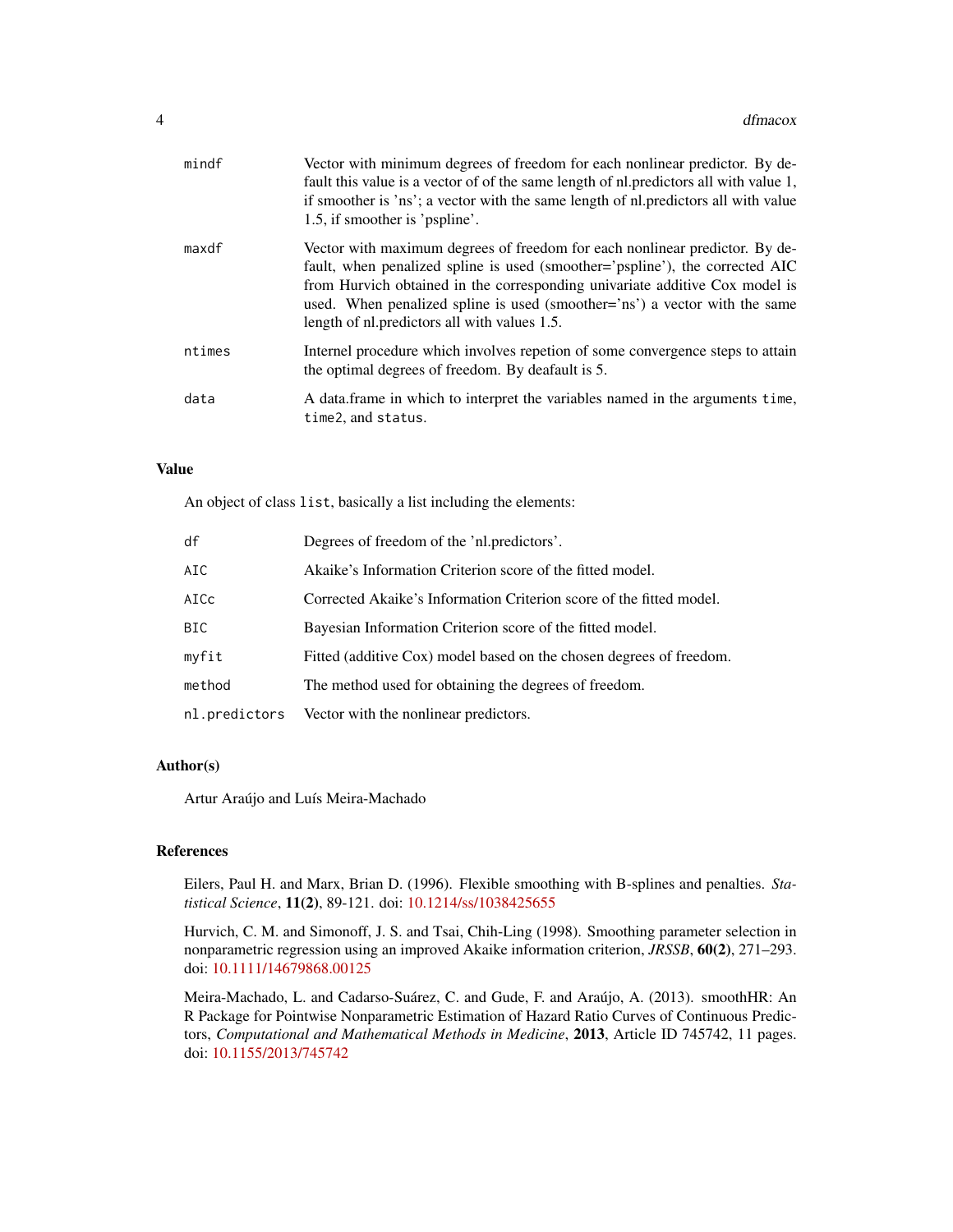#### <span id="page-4-0"></span>plot.HR 5

#### Examples

```
# Example 1
library(survival)
data(whas500)
mydf_ns <- dfmacox(time="lenfol", status="fstat", nl.predictors=c("los", "bmi"),
other.predictors=c("age", "hr", "gender", "diasbp"), smoother="ns", data=whas500)
print(mydf_ns)
# Example 2
mydf_ps <- dfmacox(time="lenfol", status="fstat", nl.predictors=c("los", "bmi"),
other.predictors=c("age", "hr", "gender", "diasbp"), smoother="pspline", data=whas500)
print(mydf_ps)
```

| plot.HR | Flexible hazard ratio curves taking a specific covariate value as refer- |
|---------|--------------------------------------------------------------------------|
|         | ence                                                                     |

#### Description

Plots flexible hazard ratio curves allowing non-linear relationships between continuous predictors and survival. To better understand the effects that each continuous covariate has on the outcome, results are expressed in terms of hazard ratio curves, taking a specific covariate value as reference. Confidence bands for these curves are also derived.

#### Usage

```
## S3 method for class 'HR'
plot(x, predictor, prob=NULL, pred.value=NULL, conf.level=0.95, round.x=NULL,
ref.label=NULL, col, main, xlab, ylab, lty, xlim, ylim, xx, ...)
```
#### Arguments

| $\mathsf{x}$ | An object of class HR                                                                                                                                                                                                                                                                                    |
|--------------|----------------------------------------------------------------------------------------------------------------------------------------------------------------------------------------------------------------------------------------------------------------------------------------------------------|
| predictor    | Variable named in the formula or included as a predictor in the coxfit. Usually<br>a continuous predictor of survival for which the results are expressed in terms of<br>hazard ratio curves, taking a specific covariate value as reference.                                                            |
| prob         | Value between 0 and 1. If $prob=0$ the reference value will be the minimum of<br>the hazard ratio curve. If prob=1 the reference value will be the maximum of<br>the hazard ratio curve. For values between 0 and 1 the reference value will be<br>the corresponding quantile of the variable predictor. |
| pred.value   | Value from the variable predictor to be taken as the reference value.                                                                                                                                                                                                                                    |
| conf.level   | Level of confidence. Defaults to $0.95$ (corresponding to $95\%$ ).                                                                                                                                                                                                                                      |
| round.x      | Rounding of numbers in the plot.                                                                                                                                                                                                                                                                         |
| ref.label    | Label for the reference covariate. By default is the name of the covariate.                                                                                                                                                                                                                              |
| col          | Vector of dimension 3 for the colors to plot.                                                                                                                                                                                                                                                            |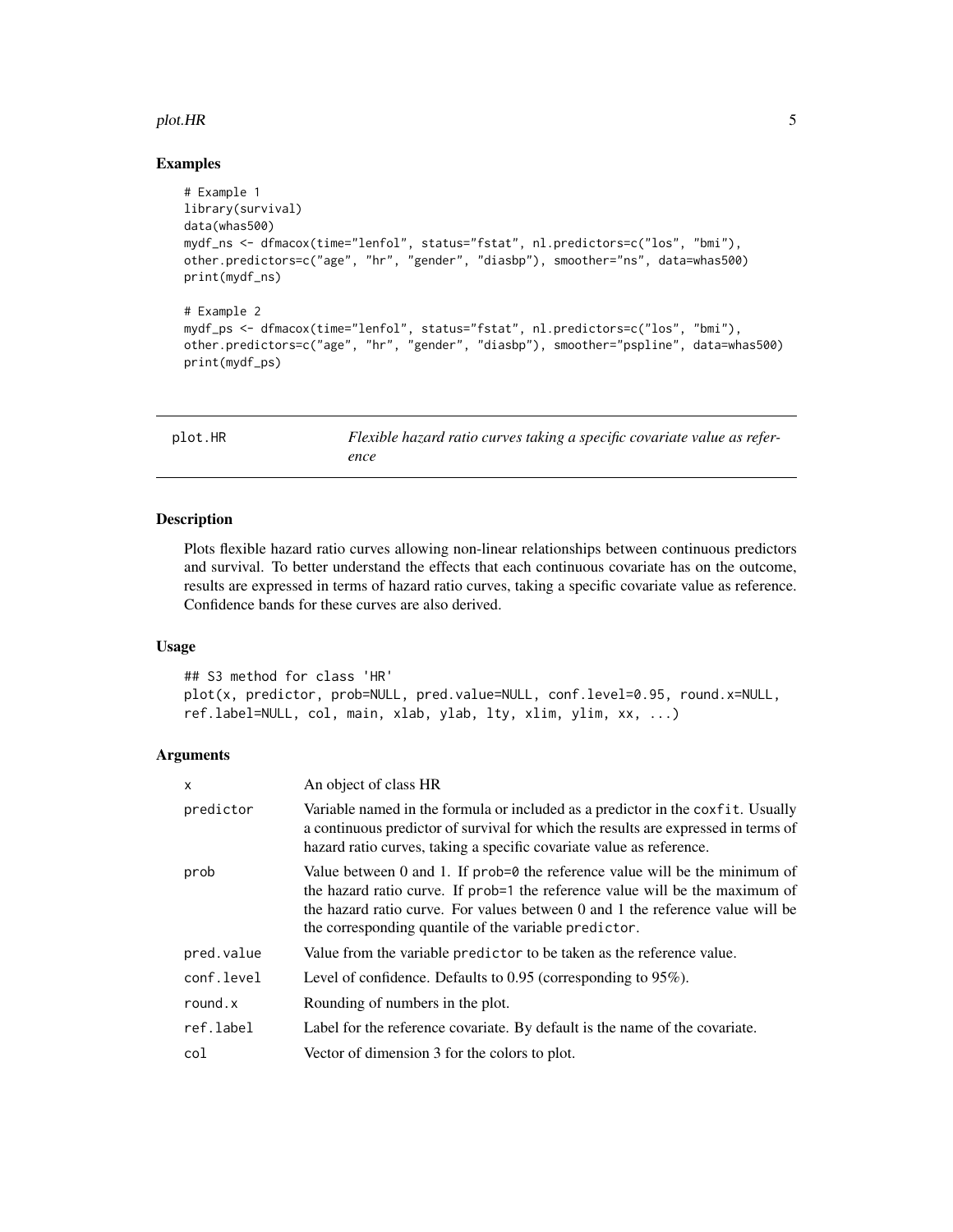<span id="page-5-0"></span>

| main     | These arguments to title have useful defaults here.                       |
|----------|---------------------------------------------------------------------------|
| xlab     | The range of x and y values with sensible defaults.                       |
| ylab     | The range of x and y values with sensible defaults.                       |
| lty      | Vector of dimension 2 for the line type.                                  |
| xlim     | The range of x and y values with sensible defaults.                       |
| ylim     | The range of x and y values with sensible defaults.                       |
| xх       | Vector of values (from the variable predictor) to be shown in the x axis. |
| $\cdots$ | Other arguments.                                                          |

#### Value

No value is returned.

#### Author(s)

Artur Araújo and Luís Meira-Machado

#### References

Cadarso-Suarez, C. and Meira-Machado, L. and Kneib, T. and Gude, F. (2010). Flexible hazard ratio curves for continuous predictors in multi-state models: an application to breast cancer data. *Statistical Modelling*, 10(3), 291-314. doi: [10.1177/1471082X0801000303](https://doi.org/10.1177/1471082X0801000303)

Meira-Machado, L. and Cadarso-Suárez, C. and Gude, F. and Araújo, A. (2013). smoothHR: An R Package for Pointwise Nonparametric Estimation of Hazard Ratio Curves of Continuous Predictors, *Computational and Mathematical Methods in Medicine*, 2013, Article ID 745742, 11 pages. doi: [10.1155/2013/745742](https://doi.org/10.1155/2013/745742)

#### See Also

[smoothHR](#page-8-1).

#### Examples

```
# Example 1
library(survival)
data(whas500)
fit <- coxph(Surv(lenfol, fstat)~age+hr+gender+diasbp+pspline(bmi)+pspline(los),
data=whas500, x=TRUE)
hr1 <- smoothHR(data=whas500, coxfit=fit)
plot(hr1, predictor="bmi", prob=0, conf.level=0.95)
# Example 2
hr2 <- smoothHR( data=whas500, time="lenfol", status="fstat", formula=~age+hr+gender+diasbp+
pspline(bmi)+pspline(los) )
plot(hr2, predictor="los", pred.value=7, conf.level=0.95, xlim=c(0,30), round.x=1,
ref.label="Ref.", xaxt="n")
xx <- c(0, 5, 10, 15, 20, 25, 30)
axis(1, xx)
```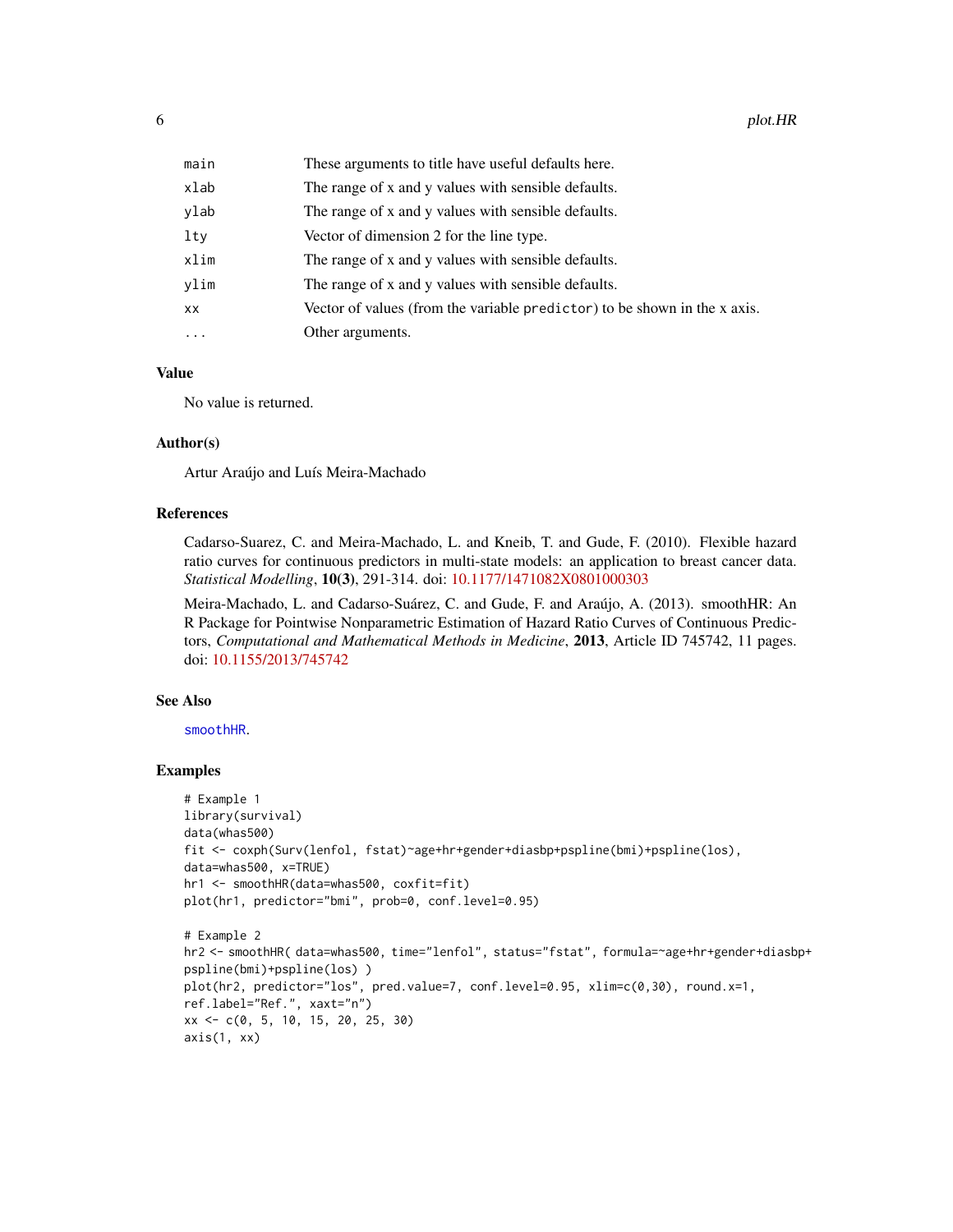<span id="page-6-0"></span>

#### Description

predict method for an object of class 'HR'.

#### Usage

```
## S3 method for class 'HR'
predict(object, predictor, prob=NULL, pred.value=NULL, conf.level=0.95,
prediction.values=NULL, round.x=NULL, ref.label=NULL, ...)
```
#### Arguments

| An object of class HR.                                                                                                                                                                                                                                                                                         |
|----------------------------------------------------------------------------------------------------------------------------------------------------------------------------------------------------------------------------------------------------------------------------------------------------------------|
| Variable named in the formula or included as a predictor in the coxfit. Usually<br>a continuous predictor of survival for which the results are expressed in terms of<br>hazard ratio curves, taking a specific covariate value as reference.                                                                  |
| Value between $0$ and $1$ . If prob= $0$ the reference value will be the minimum of<br>the hazard ratio curve. If prob=1 the reference value will be the maximum of<br>the hazard ratio curve. For values between 0 and 1 the reference value will be<br>the corresponding quantile of the variable predictor. |
| Value from the variable predictor to be taken as the reference value.                                                                                                                                                                                                                                          |
| Level of confidence. Defaults to $0.95$ (corresponding to $95\%$ ).                                                                                                                                                                                                                                            |
| prediction.values                                                                                                                                                                                                                                                                                              |
| Vector of values ranging between minimum and maximum of the variable predictor.                                                                                                                                                                                                                                |
| Rounding of numbers in the predict.                                                                                                                                                                                                                                                                            |
| Label for the reference covariate. By default is the name of the covariate.                                                                                                                                                                                                                                    |
| Other arguments.                                                                                                                                                                                                                                                                                               |
|                                                                                                                                                                                                                                                                                                                |

#### Value

Returns a matrix with the prediction values.

#### Author(s)

Artur Araújo and Luís Meira-Machado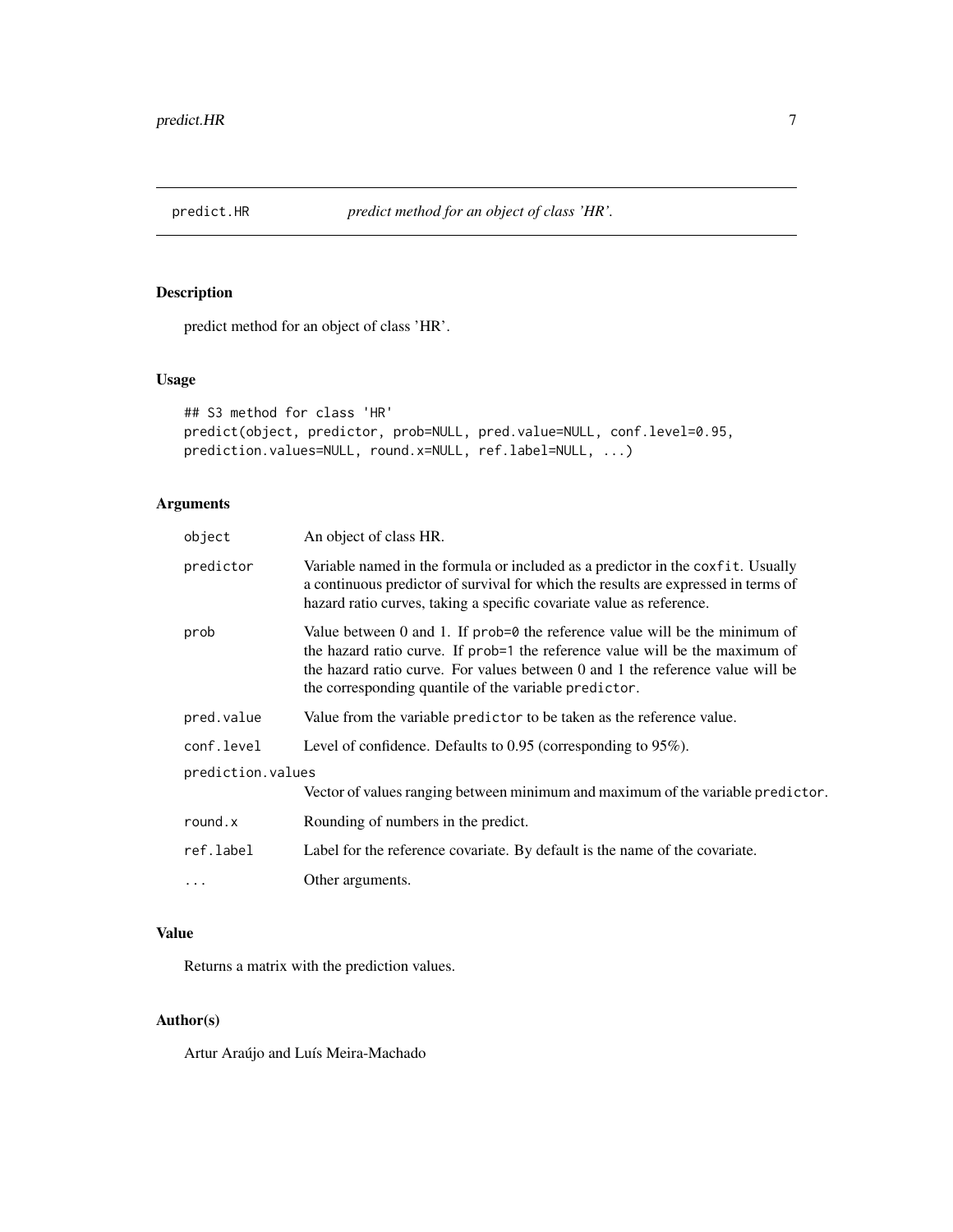#### <span id="page-7-0"></span>References

Cadarso-Suarez, C. and Meira-Machado, L. and Kneib, T. and Gude, F. (2010). Flexible hazard ratio curves for continuous predictors in multi-state models: an application to breast cancer data. *Statistical Modelling*, 10(3), 291-314. doi: [10.1177/1471082X0801000303](https://doi.org/10.1177/1471082X0801000303)

Meira-Machado, L. and Cadarso-Suárez, C. and Gude, F. and Araújo, A. (2013). smoothHR: An R Package for Pointwise Nonparametric Estimation of Hazard Ratio Curves of Continuous Predictors, *Computational and Mathematical Methods in Medicine*, 2013, Article ID 745742, 11 pages. doi: [10.1155/2013/745742](https://doi.org/10.1155/2013/745742)

#### See Also

[smoothHR](#page-8-1).

#### Examples

```
# Example 1
library(survival)
data(whas500)
fit <- coxph(Surv(lenfol, fstat)~age+hr+gender+diasbp+pspline(bmi)+pspline(los),
data=whas500, x=TRUE)
hr1 <- smoothHR(data=whas500, coxfit=fit)
predict(hr1, predictor="bmi", prob=0, conf.level=0.95)
# Example 2
hr2 <- smoothHR( data=whas500, time="lenfol", status="fstat", formula=~age+hr+gender+diasbp+
pspline(bmi)+pspline(los) )
```

```
pdval <- c(1, 2, 3, 4, 5, 6, 7, 8, 10, 12, 15, 18, 22, 25)
predict(hr2, predictor="los", pred.value=7, conf.level=0.95, prediction.values=pdval,
ref.label="Ref.")
```
print.HR *print method for a Smooth Hazard Ratio Object*

#### Description

This class of objects is returned by the HR class of functions to represent smooth hazard ratio curve. Objects of this class have methods for print, predict and plot.

#### Usage

## S3 method for class 'HR'  $print(x, \ldots)$ 

#### Arguments

| X        | An object of class HR. |
|----------|------------------------|
| $\cdots$ | Other arguments.       |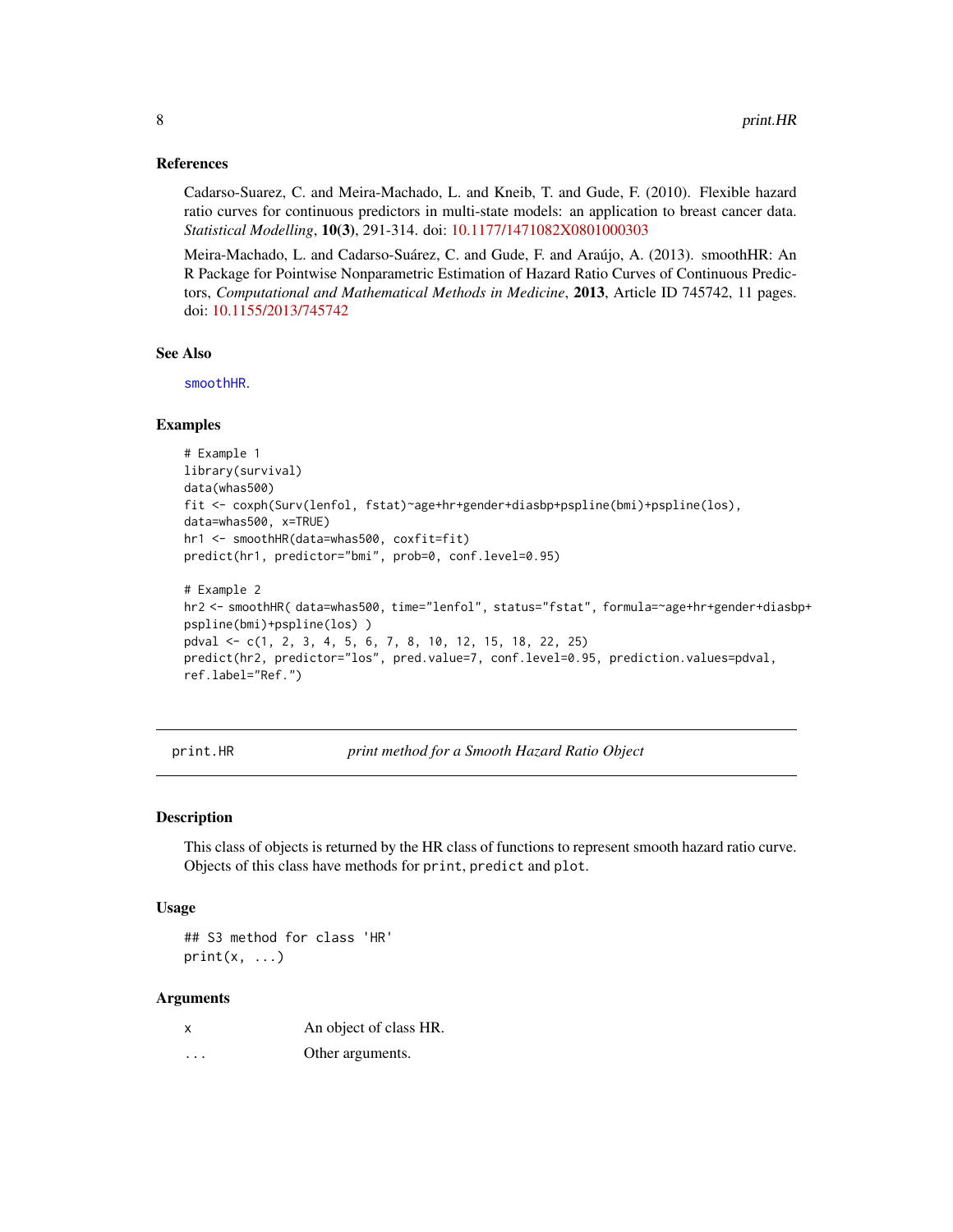#### <span id="page-8-0"></span> $\mathbf{s}$ mooth $\mathbf{H}\mathbf{R}$

#### Value

No value is returned.

#### Author(s)

Artur Araújo and Luís Meira-Machado

#### References

Meira-Machado, L. and Cadarso-Suárez, C. and Gude, F. and Araújo, A. (2013). smoothHR: An R Package for Pointwise Nonparametric Estimation of Hazard Ratio Curves of Continuous Predictors, *Computational and Mathematical Methods in Medicine*, 2013, Article ID 745742, 11 pages. doi: [10.1155/2013/745742](https://doi.org/10.1155/2013/745742)

#### See Also

[smoothHR](#page-8-1).

#### Examples

```
# Example 1
library(survival)
data(whas500)
fit <- coxph(Surv(lenfol, fstat)~age+hr+gender+diasbp+pspline(bmi)+pspline(los),
data=whas500, x=TRUE)
hr1 <- smoothHR(data=whas500, coxfit=fit)
print(hr1)
# Example 2
hr2 <- smoothHR( data=whas500, time="lenfol", status="fstat", formula=~age+hr+gender+diasbp+
pspline(bmi)+pspline(los) )
print(hr2)
```
smoothHR *Smooth Hazard Ratio Curves Taking a Reference Value*

#### Description

Provides flexible hazard ratio curves allowing non-linear relationships between continuous predictors and survival. To better understand the effects that each continuous covariate has on the outcome, results are expressed in terms of hazard ratio curves, taking a specific covariate value as reference. Confidence bands for these curves are also derived.

#### Usage

```
smoothHR(data, time=NULL, time2=NULL, status=NULL, formula=NULL, coxfit,
status.event=NULL)
```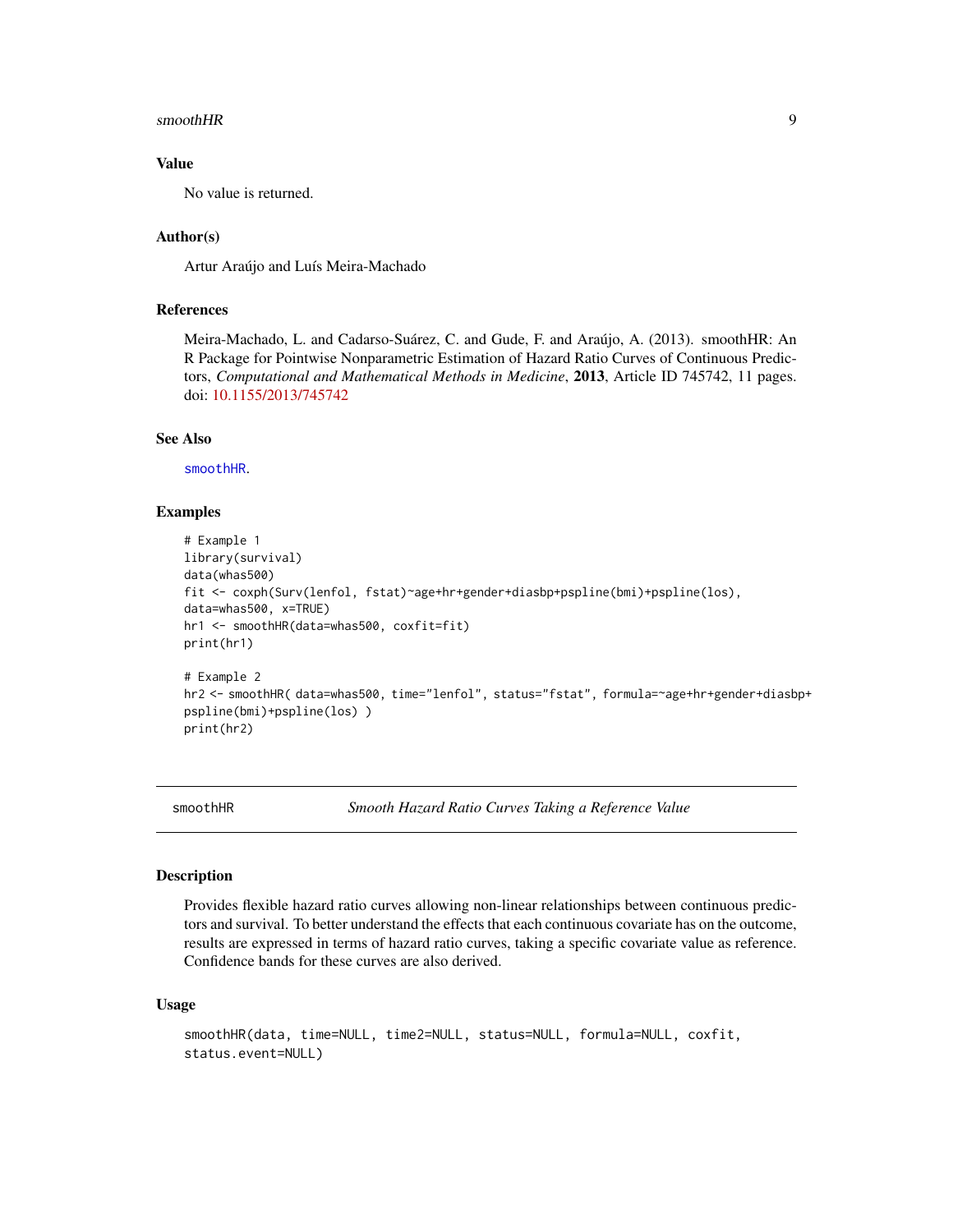#### Arguments

| data         | A data. frame in which to interpret the variables named in the formula or in the<br>arguments time, time2, status and coxfit.                                                                                                                                                                                                                                             |
|--------------|---------------------------------------------------------------------------------------------------------------------------------------------------------------------------------------------------------------------------------------------------------------------------------------------------------------------------------------------------------------------------|
| time         | For right censored data, this is the follow up time. For interval data, the first<br>argument is the starting time for the interval.                                                                                                                                                                                                                                      |
| time2        | Ending time of the interval for interval censored or counting process data only.<br>Intervals are assumed to be open on the left and closed on the right, (start, end).<br>For counting process data, event indicates whether an event occurred at the end<br>of the interval.                                                                                            |
| status       | The status indicator, normally 0=alive, 1=dead. Other choices are TRUE/FALSE<br>(TRUE = death) or $1/2$ (2=death). For interval censored data, the status indica-<br>tor is 0=right censored, 1=event at time, 2=left censored, 3=interval censored.<br>Although unusual, the event indicator can be omitted, in which case all subjects<br>are assumed to have an event. |
| formula      | A formula object, with the terms on the right after the $\sim$ operator.                                                                                                                                                                                                                                                                                                  |
| coxfit       | An object of class coxph. This argument is optional, being an alternative to the<br>arguments time, time2, status and formula.                                                                                                                                                                                                                                            |
| status.event | The status indicator is a qualitative variable where usually the highest value is<br>left for the event of interest (usually $0$ =alive, 1=dead). If that is not the case the<br>status, event indicates which value denotes the event of interest.                                                                                                                       |

#### Value

An object of class HR. There are methods for print, predict and plot. HR objects are implemented as a list with elements:

| dataset | Dataset used.                                            |
|---------|----------------------------------------------------------|
| coxfit  | The object of class 'coxph' used.                        |
| phtest  | Result from testing the proportional hazards assumption. |

#### Author(s)

Artur Araújo and Luís Meira-Machado

#### References

Cadarso-Suarez, C. and Meira-Machado, L. and Kneib, T. and Gude, F. (2010). Flexible hazard ratio curves for continuous predictors in multi-state models: an application to breast cancer data. *Statistical Modelling*, 10(3), 291-314. doi: [10.1177/1471082X0801000303](https://doi.org/10.1177/1471082X0801000303)

Meira-Machado, L. and Cadarso-Suárez, C. and Gude, F. and Araújo, A. (2013). smoothHR: An R Package for Pointwise Nonparametric Estimation of Hazard Ratio Curves of Continuous Predictors, *Computational and Mathematical Methods in Medicine*, 2013, Article ID 745742, 11 pages. doi: [10.1155/2013/745742](https://doi.org/10.1155/2013/745742)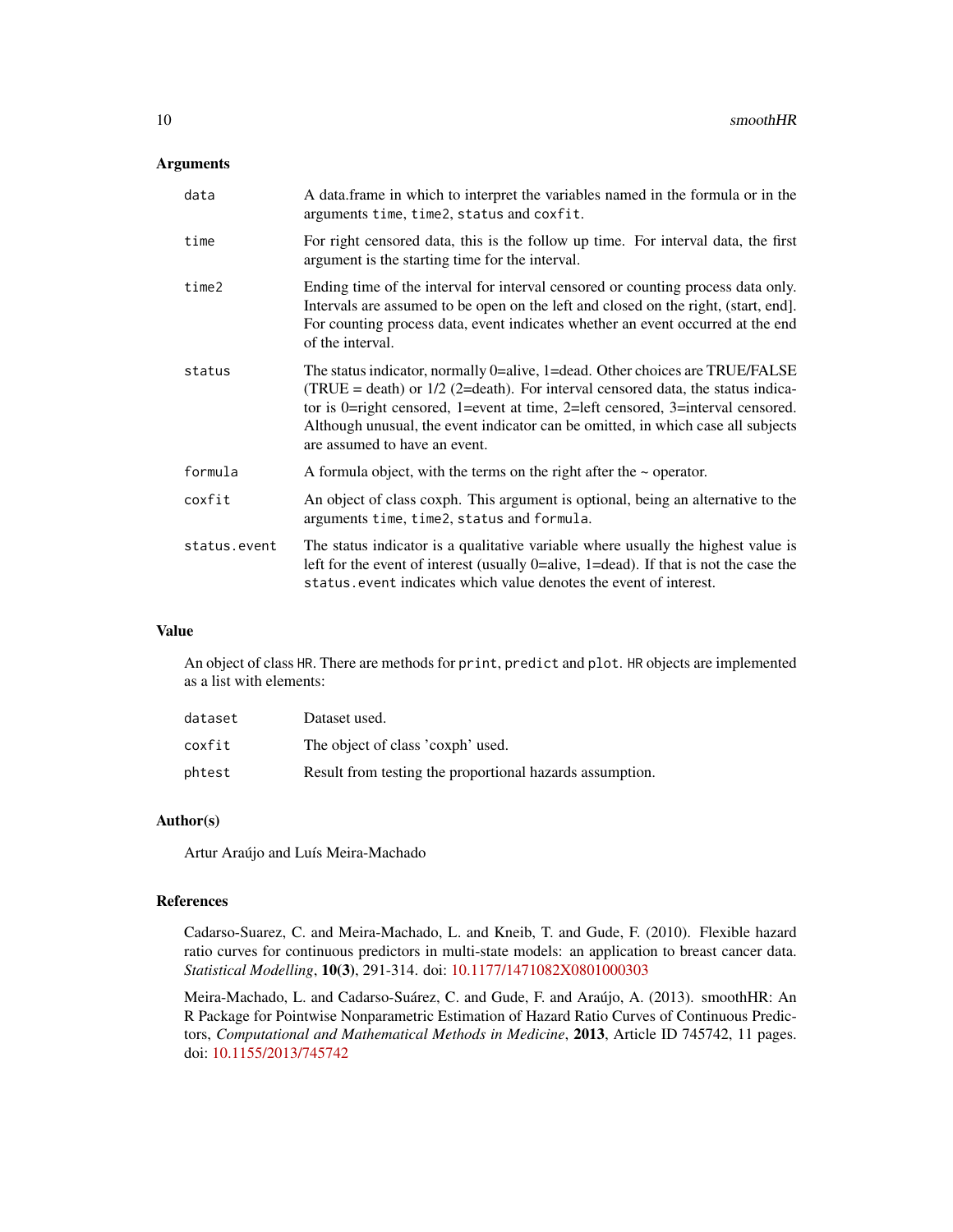#### <span id="page-10-0"></span>whas  $500$  11

#### Examples

```
# Example 1
library(survival)
data(whas500)
fit <- coxph(Surv(lenfol, fstat)~age+hr+gender+diasbp+pspline(bmi)+pspline(los), data=whas500,
x=TRUE)
hr1 <- smoothHR(data=whas500, coxfit=fit)
print(hr1)
# Example 2
hr2 <- smoothHR( data=whas500, time="lenfol", status="fstat", formula=~age+hr+gender+diasbp+
pspline(bmi)+pspline(los) )
print(hr2)
```
whas500 *Worcester Heart Attack Study WHAS500 Data*

#### Description

Data from the Worcester Heart Attack Study

#### Usage

data(whas500)

#### Format

A data frame with 500 observations with 22 variables.

#### Details

Data from the Worcester Heart Attack Study whose main goal was to describe factors associated with trends over time in the incidence and survival rates following hospital admission for acute myocardial infarction.

#### Source

Worcester Heart Attack Study data from Dr. Robert J. Goldberg of the Department of Cardiology at the University of Massachusetts Medical School.

#### References

Hosmer, D. W. and Lemeshow, S. and May, S. (2008). *Applied Survival Analysis: Regression Modeling of Time to Event Data: Second Edition*, John Wiley and Sons Inc., New York, NY.

#### Examples

data(whas500)